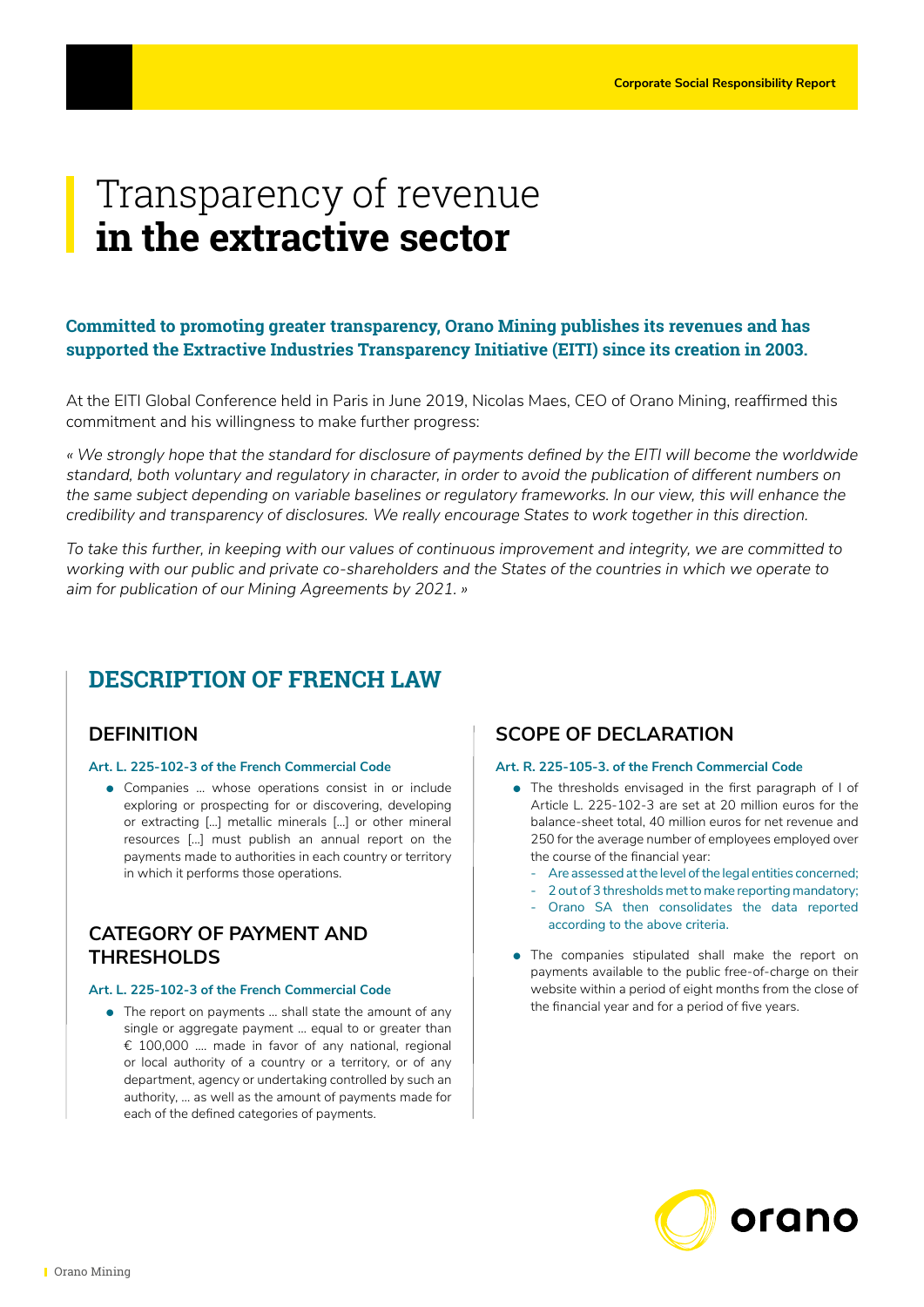# **DESCRIPTION OF EITI AND ESTMA**

# **EITI**

#### **(Extractive Industries Transparency Initiative)**

The EITI encourages the disclosure of information related to the management of revenues and expenditures, to help stakeholders assess the extent to which the extractive sector is achieving the desired social, economic and environmental outcomes and impacts.

The EITI Requirements in respect of economic and social expenditure refer to the following aspects: social and environmental expenditure per company; quasi-fiscal expenditure of state-owned enterprises (financing of social services, local infrastructure, fuel subsidies, etc.); overview of the contribution of the extractive sector to the economy (public revenues generated, number of employees, etc.); and environmental impact of extractive activities (administrative standards and actual practices related to environmental management, monitoring extractive.

# **ESTMA**

#### **(Extractive Sector Transparency Measures Act)**

The Act is a follow-up to Canada's international commitments on contributing to global efforts to increase transparency and curb corruption in the extractive sector. It requires extractive entities operating in Canada to publicly disclose, on an annual basis, payments made to the Government of Canada and to foreign governments.

A payment is considered "To Be Reported" if it meets the following requirements: it is made to a recipient (any government, in Canada or abroad, any organization performing a function for a government, in Canada or abroad) and within the context of the commercial development of oil, gas or minerals.

This amount may include the payment of taxes, royalties, fees, production rights, premiums, dividends and payments for infrastructure improvements.

[For more information](https://www.nrcan.gc.ca/mining-materials/resources/extractive-sector-transparency-measures-act-estma/18180)  $\boxed{7}$ 

# **LIST OF DECLARATIONS PER SUBSIDIARY**

The reporting scope under French law is subject to stated thresholds (see description of the various declarations). This is why some entities are not eligible for declaration under this law.

Mongolia and Kazakhstan are both members of EITI. Niger has announced its wish to resume its place in the organization as soon as possible following its suspension in October 2017. Canada reports under ESTMA.

|                                | <b>EITI/ESTMA</b> | <b>French law</b> |
|--------------------------------|-------------------|-------------------|
| <b>KATCO</b>                   | ✔                 |                   |
| Orano Canada                   | ✔                 | ✔                 |
| <b>Orano Mining Central*</b>   | ✔                 | ✔                 |
| <b>Orano Mining Niger</b>      | ✔                 | ✔                 |
| <b>SOMAÏR</b>                  | ✔                 | ✔                 |
| <b>IMOURAREN</b>               | ✔                 |                   |
| <b>COMINAK</b>                 | ✔                 |                   |
| <b>Orano Gabon &amp; COMUF</b> | v                 |                   |
| <b>Mongolia</b>                |                   |                   |



*(\*): According to Strategic Partnership Agreement (Maison de l'Uranium et Route Tahoua Arlit).*